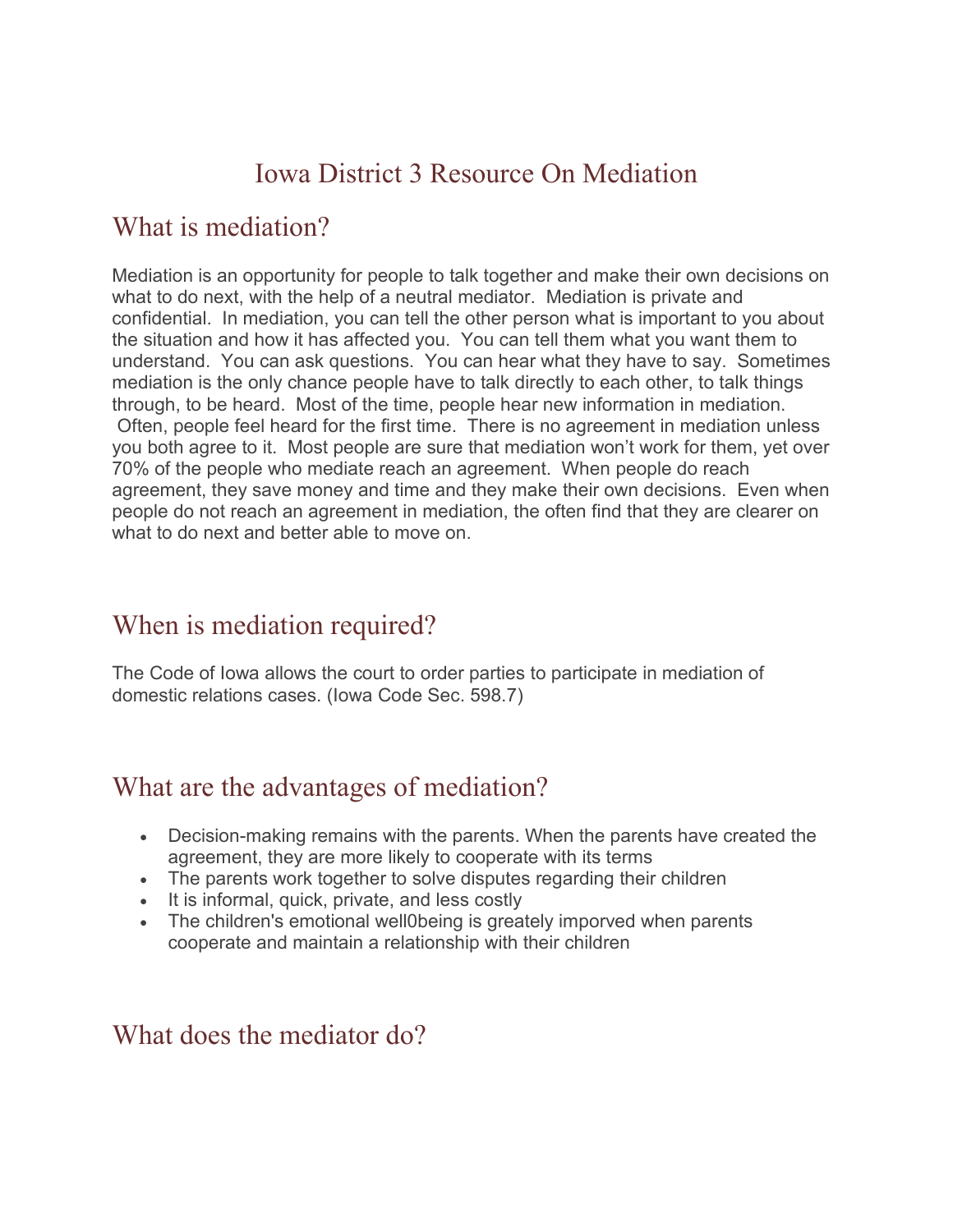The mediator provides a safe and impartial setting for parents to discuss issues and facilitates the discussion on co-parenting your children. The mediator begins with the premise that children need a relationship with each parent and the care of each parent.

#### What does mediation cost?

Each mediator has a set hourly rate for mediation. The cost of mediation is typically split equally between the parents and paid at the time of each session. If you cannot afford a mediator you can ask the court to have a mediator appointed at no cost. This is the [form you must use \(DOC\)](https://www.iowacourts.gov/media/cms/APPLICATION_for_pro_bono_mediator_9ED4AAC89F48A.doc) and you must also attach a completed [financial affidavit](https://www.iowacourts.gov/media/cms/Financial_Affidavit_B518E8702E449.docx)  [\(DOC\)](https://www.iowacourts.gov/media/cms/Financial_Affidavit_B518E8702E449.docx) with your request.

#### What issues may be mediated?

Practically any issue disputed between parents can be mediated including how much time the child spends in each home, vacations, out-of-state travel, church attendance, activity participation, medical/dental issues, education, etc. The confidentiality of mediation is protected by a contract between the parties and the mediator. The mediator can be made to testify only under extraordinary circumstances. A mediator is prohibited from communicating information to any third party about the parents' behavior or statements unless child abuse is involved or a credible threat of harm to a party or third party. The mediator may report whether the parent appeared for the scheduled mediation session and whether the mediation was successful or not.

### How long does mediation last?

In most cases, the mediation sessions last one to two hours and continue so long as the parents agree and progress is made. When a parent lives elsewhere, sometimes longer mediation sessions are held for the convenience of the parties. The number of sessions needed to complete an agreement is influenced by the parents' cooperation and the difficulty of the issues.

### What role do attorneys play in the mediation process?

Your attorney can prepare you for the mediation process and answer questions during the process. The mediator will prepare the parenting agreement. You will then have an